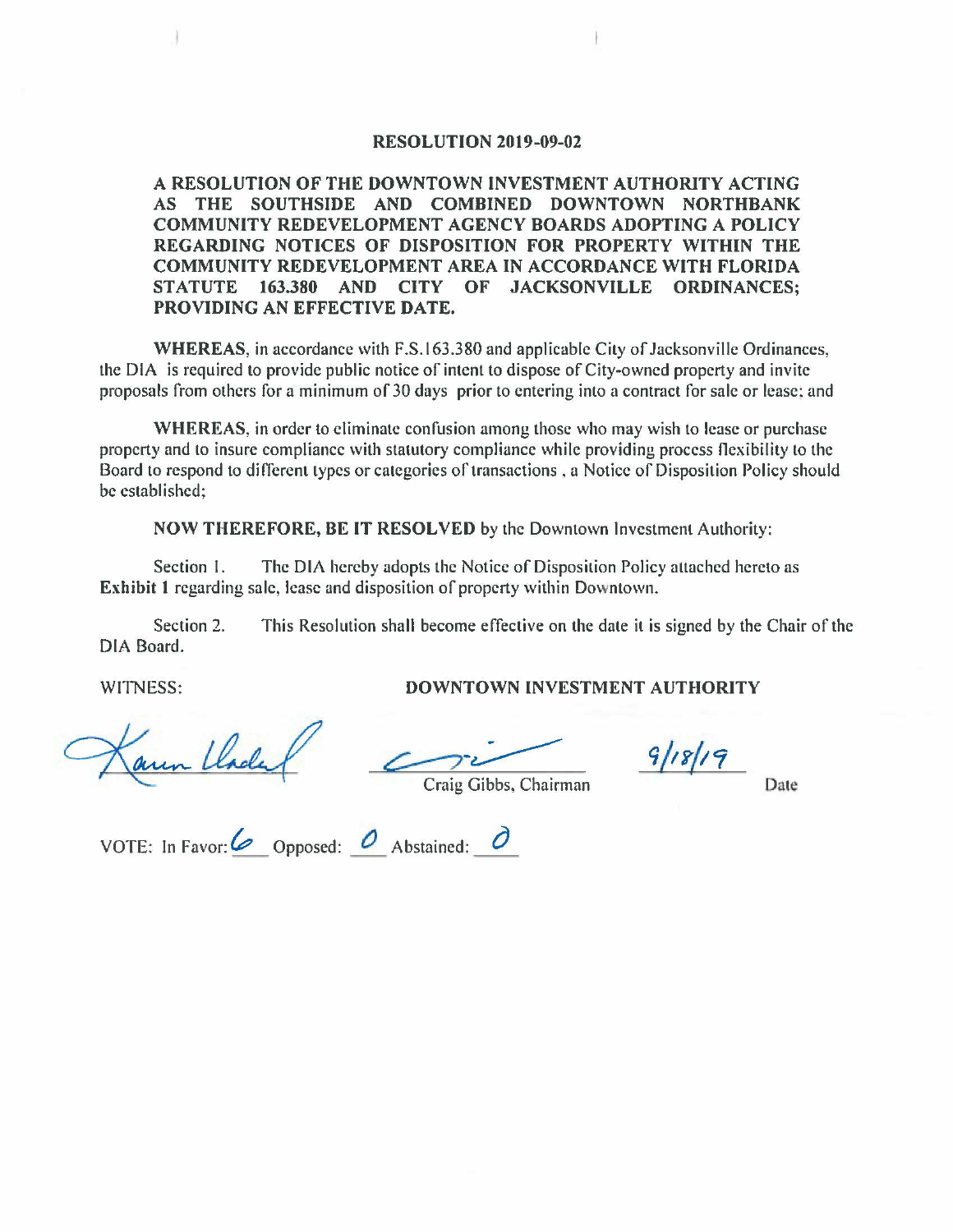# EXHIBIT 1 to 2019-09-02

## **Notice of Disposition Policy Downtown Investment Authority (DIA) Community Redevelopment Areas**

This Notice of Disposition Policy, as approved and established by the DIA Board on September 18, 2019 shall be used by the Downtown Investment Authority in selecting the disposition process to be followed and the applicable procedures for each type of process regarding the purchase or lease of City-owned property.

- 1. **Statutory notice requirement applicable to all dispositions to any private person or entity of City-owned property held for community redevelopment within a community redevelopment area:**
	- **Public notice of intended disposition must be published in a newspaper of general circulation at least 30 days prior to execution of any contract**
	- **Notice must invite proposals by interested parties within 30 days after date of publication**
	- **Notice must identify parcel or parcels**
	- **Notice must advise that such further information as is available can be obtained at a designated office**
	- **If less than fair value, shall require approval of City Council**
- 2. **Ordinance requirements: If sale price in excess of \$25,000 requires City Council approval.**
- 3. **Formal, Informal and Negotiated Disposition processes**. The DIA Board may utilize a Formal, Informal or Negotiated Disposition process, as outlined below, each of which is consistent with statutory requirements above, but which may be appropriate in differing circumstances. Applicability:
	- **a. Informal:** In general, an Informal Disposition Process shall be followed in cases where the proposed purchase price exceeds fair value and is less than \$25,000 (City Council approval not required).
		- The CEO of the Downtown Investment Authority shall be authorized to initiate an Informal Disposition Process for transactions meeting the criteria above, and determined by the CEO to be consistent with the applicable CRA and BID plan and in the best interest of the CRA. The DIA Board shall approve the disposition prior to execution of any contract but Board approval shall not be required prior to initiation of the notice process.
		- An Informal Disposition Process may also be utilized in other circumstances deemed appropriate by the Board, but such process shall be initiated by Board action.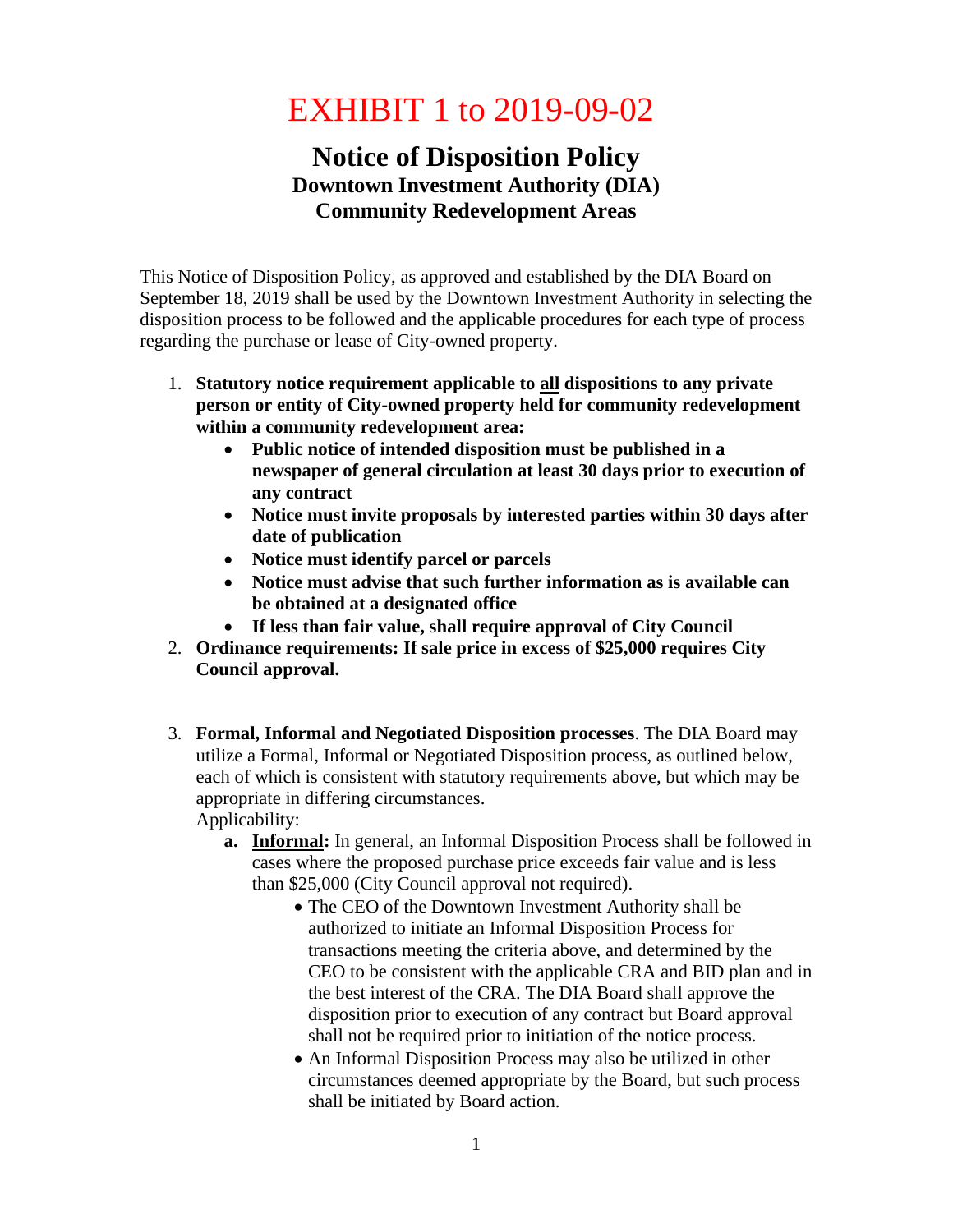- **b. Formal:** In general, a Formal Disposition Process will be followed in cases where there are expected to be multiple bidders, where the purchase price is substantially less than fair value, where the use of the particular property is not narrowly defined in the CRA Plan and consistency with the plan requires more extensive evaluation, or where the DIA was not actively pursuing disposition of the property. The determination of which disposition process to follow in any circumstance shall remain in the discretion of the DIA Board, however the CEO shall recommend to the Board that a Formal Disposition Process shall be followed when staff deems appropriate.
- **c. Negotiated:** In general, a Negotiated Disposition process shall be followed in circumstances where staff has negotiated the terms of a disposition with a private party, and has determined that disposition in accordance with the term sheet is consistent with the applicable CRA plan and BID plan and is in the best interest of the CRA. The term sheet shall be presented to the DIA Board for consideration prior to any publication of the notice of disposition and the proposed disposition shall be issued based on the Board's intention to accept the term sheet. The DIA Board shall have the discretion to utilize either an Informal or Formal Disposition Process, in lieu of a Negotiated Disposition process, as it may deem appropriate.

### **Informal Disposition Process**

### **Informal Notice of Disposition**

- a. For proposals to purchase City-owned property at or in excess of fair market value and for less than \$25,000, following a determination by staff of the DIA that the disposition is consistent with the CRA Plan and in the best interest of the CRA, the CEO may initiate an Informal Notice of Disposition Process.
- b. A Notice of Disposition shall be published in a newspaper of general circulation identifying the subject parcel, advising that further information can be obtained from the DIA Office or Office of Procurement, as determined by the CEO, and inviting other proposals within 30 days from the date of publication.
- c. In the event other proposals are received, such proposals shall be evaluated by DIA staff regarding consistency with the CRA and BID plan, the financial and legal ability of the respondents to carry out the proposal, the purchase price and return on investment to the City, and the timeframe for commencement of improvements, if any.
- d. At the next regularly scheduled Board meeting following close of the notice period and evaluation of responses by staff, a term sheet regarding the disposition recommended by staff shall be presented to the Board for consideration.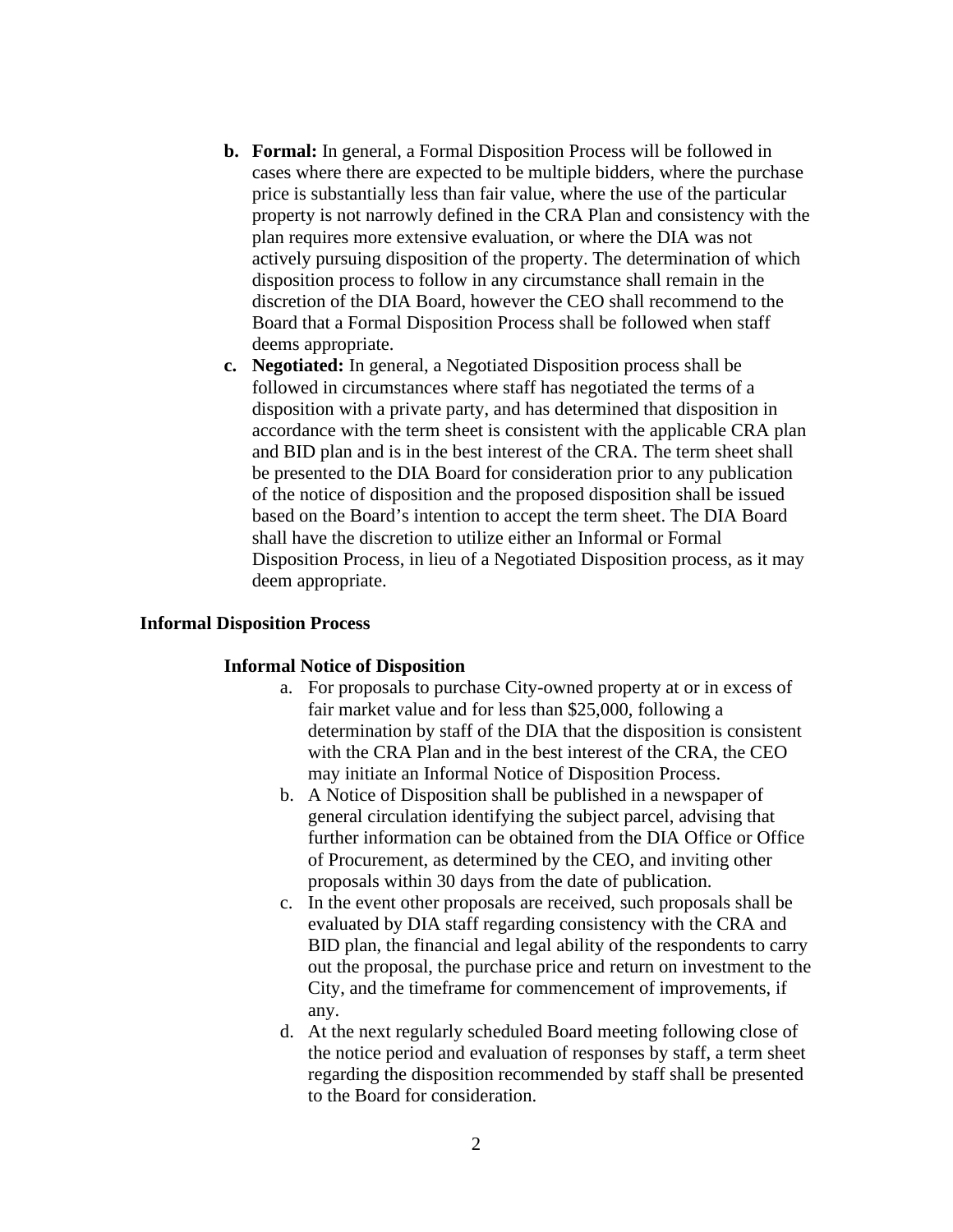- e. An Informal Disposition Process may also be selected by the Board in other circumstances where the purchase price exceeds \$25,000 or is less than fair value. In such case, the process shall be selected by vote of the Board at a regularly scheduled meeting. The Board shall include in its election, any criteria it may wish to include for use of the property or evaluation by staff. The 30 day notice shall be published as above, evaluated by staff, and a recommendation presented to the Board at the next regularly scheduled meeting following close of the notice period and completion of staff evaluation of responses received.
- f. When the Informal Disposition process is used, no formal procurement process shall be opened, no scoring committee shall be appointed and no points shall be assigned to specific criteria. Responses received, if any, shall be reviewed by DIA staff and a recommendation made to the Board to proceed with a particular disposition or reject all responses or enter into a formal disposition process in accordance with the Formal Disposition process.

#### **Negotiated Disposition Process**

**Negotiated Notice of Disposition.** This process shall begin when a term sheet for disposition of City-owned property that has been negotiated by staff is presented to the Board for consideration and the Board votes to proceed with the disposition upon specified terms with a particular purchaser. The Board may then elect to follow an Informal, Formal, or Negotiated process. If a negotiated process is chosen the following shall be applicable:

- a. A Notice of Disposition shall be published in a newspaper of general circulation identifying the subject parcel, advising that further information can be obtained from the DIA Office or Office of Procurement, as determined by the CEO, and inviting other proposals within 30 days from the date of publication.
- b. The Notice of Disposition shall contain the terms of the term sheet tentatively approved by the Board, and any respondent shall be asked to address, at a minimum, each term of the adopted term sheet which has been determined by the Board to be consistent with the adopted CRA and BID Plan, the financial and legal ability of the respondents to carry out the proposal, the purchase price and return on investment to the City, and the timeframe for commencement of improvements, if any.
- c. Upon close of the 30 day notice period, responses received, if any, shall be reviewed by staff for completeness and any complete responses shall be forwarded to the members of the Strategic Implementation Committee for evaluation and consideration in comparison to the tentatively adopted proposal recommended by staff.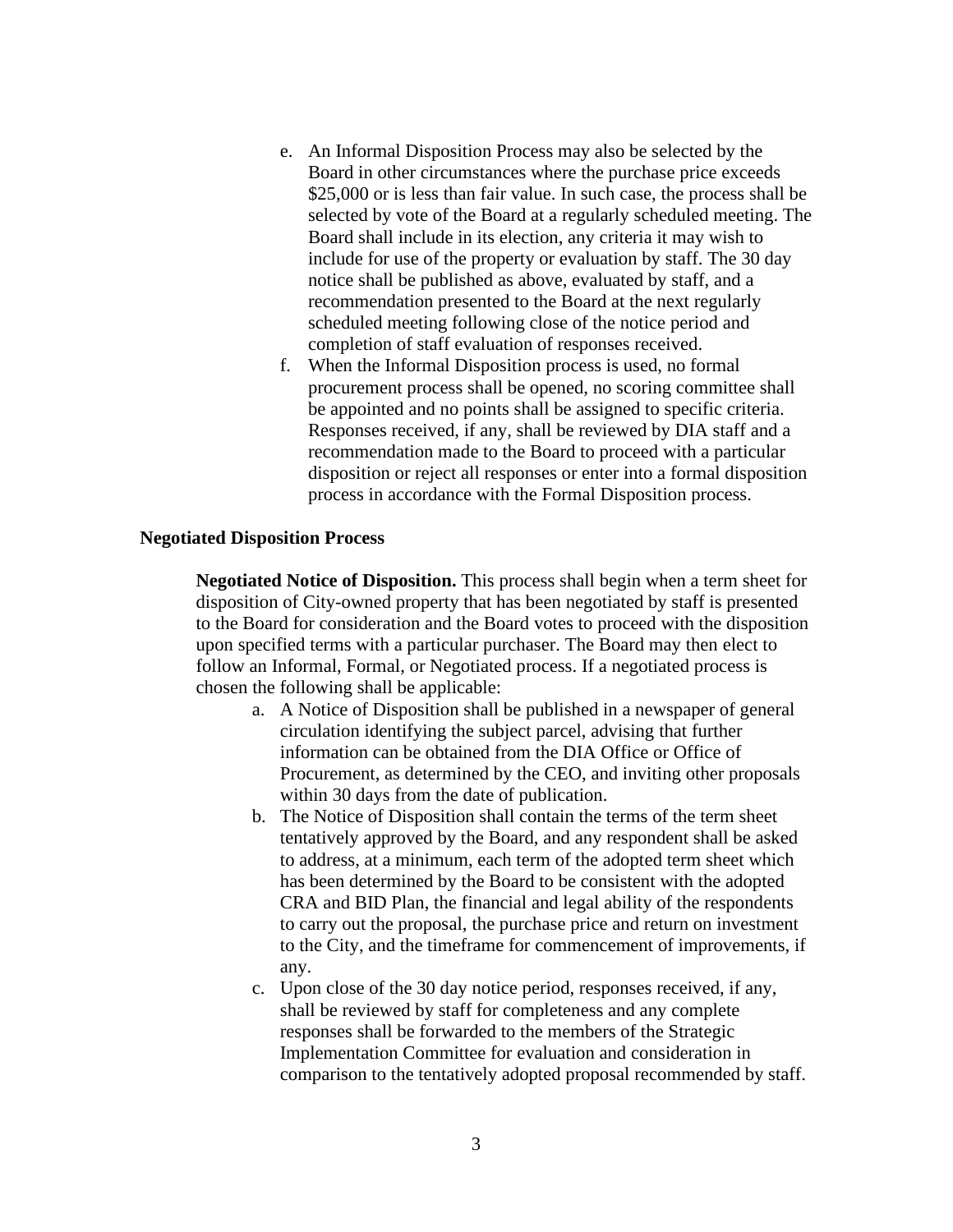The Strategic implementation Committee shall meet and make a recommendation to the Board as soon as practicable.

d. At the next Board meeting following recommendation by the Strategic Implementation Committee, the Board shall decide whether to proceed with the original disposition, whether to accept a different proposal, whether to reject all offers, or whether to enter into a Formal Disposition process.

**Formal Disposition Process**

- **Step 1: DIA Staff Develops the Notice of Disposition**
- **Step 2: DIA Board Approves Notice of Disposition**
- **Step 3: Notice of Disposition Released through procurement**
- **Step 4: Last day to submit Notice of Disposition questions**
- **Step 5: City responses to Notice of Disposition questions**
- **Step 6: Notice of Disposition Responses received**
- **Step 7: Notice of Disposition Responses evaluated**
- **Step 8: Award Meeting**

### **Step 9: Begin negotiations with top selected respondent**

**A. Public Notice Solicitation Components**. The Board shall approve the following components of the "Public Notice Soliciting Proposals" for the Property (collectively, the "Solicitation Components"):

- 1. Background Information;
- 2. Scope of Proposal;
- 3. Evaluation Criteria and Scoring Allocation among Criteria including whether a public presentation will be made to the Evaluation committee and how such presentation will be scored; and
- 4. Length of RFP advertisement (no less than 30 days per Chapter 163, Florida Statutes).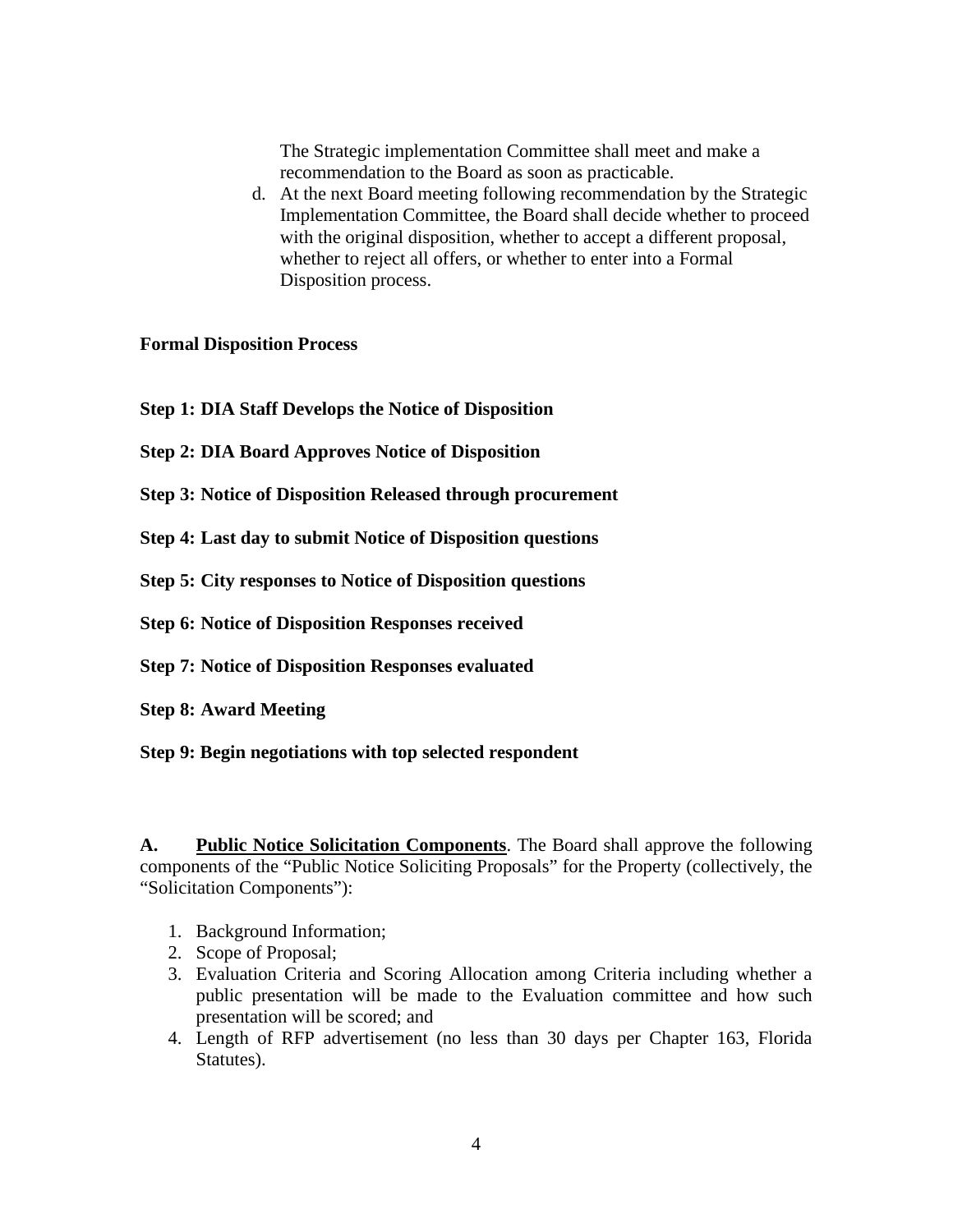The DIA Chief Executive Officer shall have the authority to make technical amendments to the Solicitation Components after Board approval for the purposes of correcting legal descriptions, clerical errors, adding standard general instructions, and making other nonmaterial changes as may be needed to further clarify the Board's intent (the "Solicitation").

**B. Appointment of Evaluation Committee**. The DIA Chairman shall at a duly noticed Board Meeting appoint a scoring committee, which shall generally include DIA and City staff along with one or more Board members (the "Evaluation Committee"), which committee members shall be tasked with independently reviewing and scoring responses to the Notice of Disposition. Procurement will tabulate the scores and ranks the respondents based on those scores. The Strategic Implementation committee after reviewing the scores and ranking, shall make a recommendation to the Board regarding the most responsive bidder/project. If no responsive bidder/project in the committee's determination exists, the committee may recommend to the Board that the Notice of Disposition be revised and re-advertised as needed in the best interest of the DIA and the City.

**C. Public Notice Procedures for Formal Notices of Disposition**. In the absence of unique circumstances, the following procedures for the Formal Notice of Disposition shall be generally be followed by the DIA staff in the order provided below:

- 1. DIA staff develops and recommends to the Board for approval at a scheduled board meeting the Notice of Disposition Components;
- 2. The Board approves the Notice of Disposition Components subject to any modifications made by the Board, and any additional items pursuant to the Chief Executive Officer's authority, and the Chairman appoints an Evaluation Committee;
- 3. The DIA staff works with the City's Procurement Division to advertise the Notice of Disposition for such period as determined by Board;
- 4. The Evaluation Committee shall review and evaluate the responses to the Notice of Disposition based on the evaluation criteria set forth in the Notice of Disposition. The tabulated scores shall be presented to The Strategic Implementation Committee who shall make a recommendation to the Board. If no responsive bidder/project in the committee's determination exists, the committee may recommend to the Board that the Notice of Disposition be revised and re-advertised as needed in the best interest of the City;
- 5. The Evaluation Committee's scoring shall be presented to the Strategic Implementation Committee ("SIC") for consideration and the SIC shall make a recommendation to the Board. The recommendation of the SIC shall be presented to the Board at a scheduled board meeting for the Board's approval;